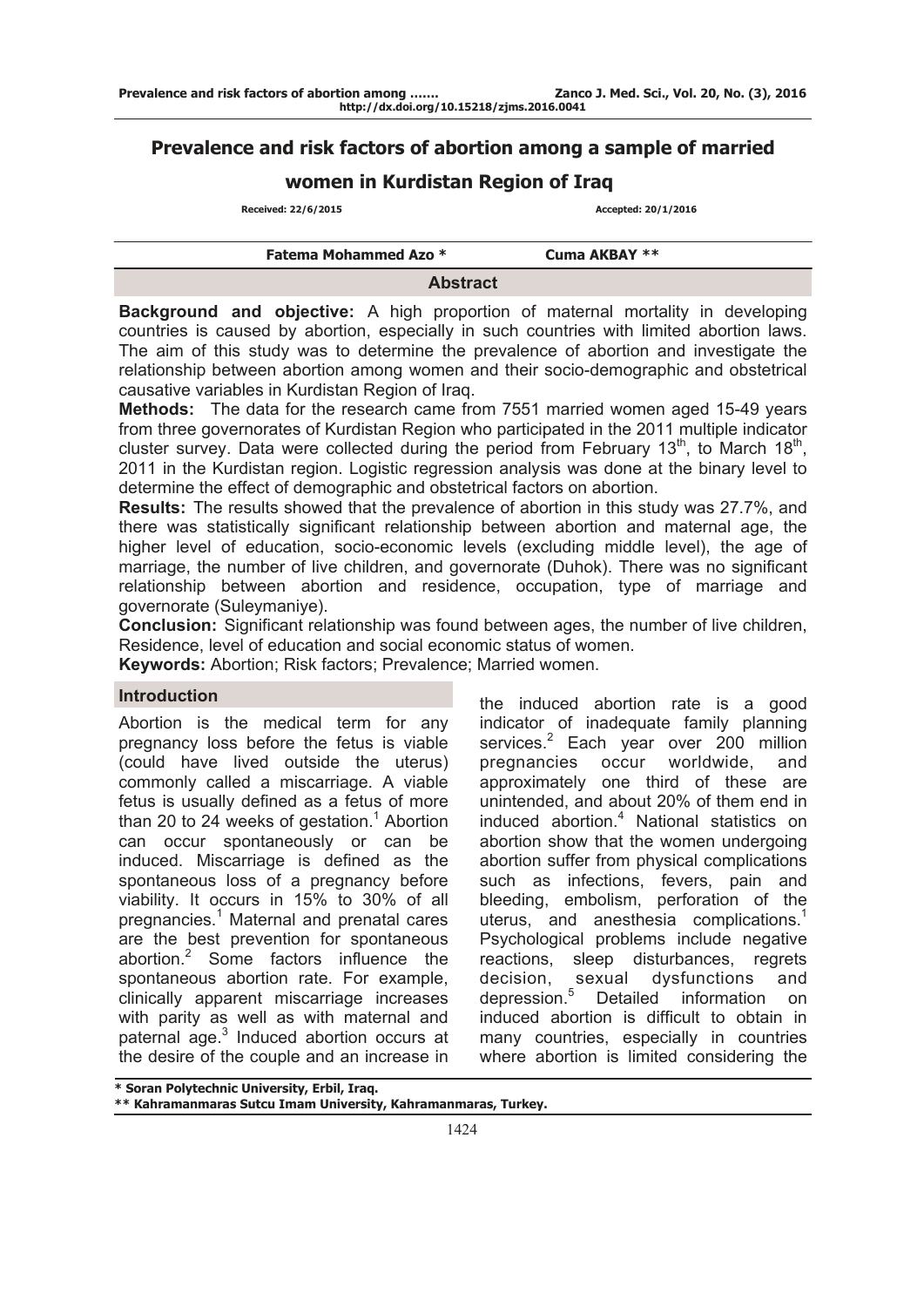| Prevalence and risk factors of abortion among | Zanco J. Med. Sci., Vol. 20, No. (3), 2016 |
|-----------------------------------------------|--------------------------------------------|
| http://dx.doi.org/10.15218/zjms.2016.0041     |                                            |

experiences obtained from other studies, women often fear the reaction of hospital personnel and the consequences of social and legal of inducing abortion. Therefore, the women are less likely to visit hospitals and health centers, and in the case of visit, they don't report the real cause of their induce abortion. In 2008, an estimated 44 million induced abortions occurred in the world, almost half of which were unsafe abortion.<sup>6</sup> Globally, it is estimated that 47000 women die each year from complications related to unsafe abortion. Many of these deaths could be prevented through better access to sexual education, contraceptive information and supplies, and safe abortion services where allowed by  $law<sup>7</sup>$  The World Health Organization (WHO), noted to save the life of a woman, to preserve a woman's physical health, to preserve a woman mental health, in the case of rape or incest, fetal impairment, economic or social circumstances, and on request as main reasons for abortion.<sup>8</sup> Different countries based on their culture, customs, religious beliefs and views, have imposed different laws in connection with mentioned reasons for abortion. Therefore, national policies and legislation related to abortion are very broad. According to United Nations, 97% of governments have permitted abortion to save a woman's life. Between 1996 and 2013, 57 countries increased the number of legal grounds for abortion, while eight countries reduced the number of grounds on which abortion is permitted. According to this report, in 2005 and 2013, the Iraqi government provided direct support for family planning. However, the Iraqi government is among those countries that reduced the number of grounds on which abortion is permitted. In 1996, the Iraqi government allowed most grounds of abortion, but in 2005 and 2013 the law permitted abortion to be performed only in certain cases, that related to the preservation of women's life.<sup>7</sup> Hence, abortion is illegal if it is performed in the absence of legal indications, such as unwanted pregnancy. The specific

2 1425

objectives of this study were to estimate the prevalence of abortion and to find out the relationship between sociodemographic and obstetrical factors such as parity, the age of women, education, occupation, socioeconomic status, residency, and age at marriage with abortion.

#### **Methods**

The data in this study were based on the Iraq multiple indicator cluster survey (MICS) which was conducted by the Central Statistics Organization (CSO) and the Kurdistan Regional Statistics Office (KRSO) in coordination with the Ministry of Health (MoH). The survey provides a detailed understanding of the status of children and women in Iraq. Permission for the study was obtained from the head of the Kurdistan Regional Statistics Office. MICS is an international household survey initiative developed by United Nations Children's Fund (UNICEF) to assist countries in filling data gaps for monitoring human development in general and the situation of children and women in particular. The sample for the Iraqi multiple indicator cluster survey was designed to provide estimates for a large number of indicators on the situation of children and women at the national level for urban and rural areas, for the 18 governorates and the 118 districts. A total of 7551 currently married women of reproductive age (15-49 years) from three governorates of Kurdistan region responded to the questionnaire which was developed for the mentioned survey and interview techniques was used for data collection. Data were collected during the period February  $13<sup>th</sup>$  to March  $18<sup>th</sup>$ , 2011 in the Kurdistan region. Demographic variables included women's age, the level of education, occupation, and residential status, type of marriage, socioeconomic status, and governorate. The obstetrical characteristics included the number of live children, age at marriage and history of abortion. The socio -economic status was constructed using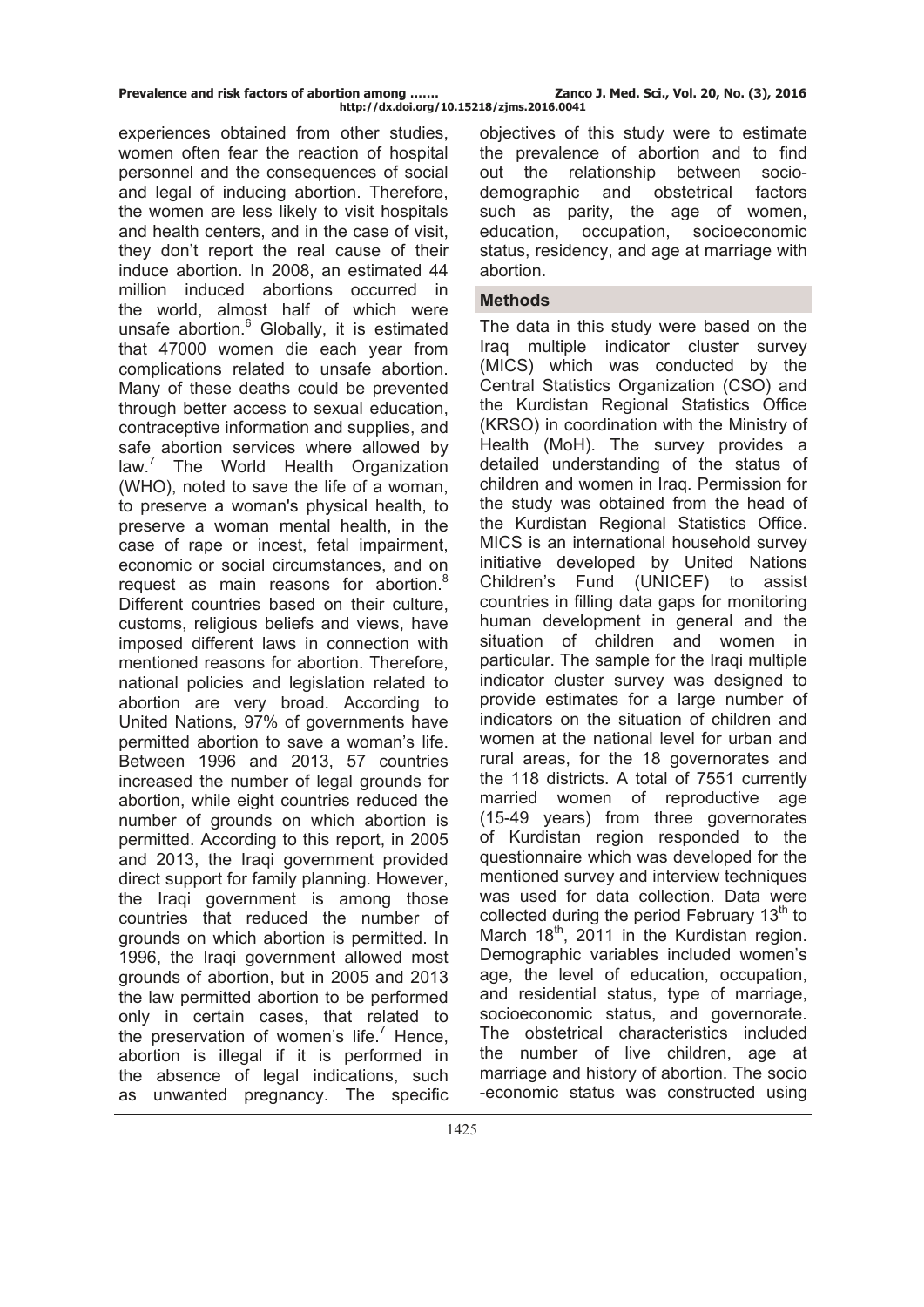| Prevalence and risk factors of abortion among |  |                        |
|-----------------------------------------------|--|------------------------|
|                                               |  | http://dx.doi.org/10.1 |

Zanco J. Med. Sci., Vol. 20, No. (3), 2016 **http://dx.doi.org/10.15218/zjms.2016.0041**

household asset data including ownership of a number of consumer items, dwelling characteristics, water and sanitation, the number of persons per room, floor materials, roof materials, cooking fuel. Characteristics that are related to the household's wealth to assign weights (factors score) to each of the household assets. Each household was then assigned a wealth score based on these weights and the assets owned by that household. Individuals were ranked according to the wealth to the score of the household, they are living in and was finally divided into five equal parts from lowest (poorest) to highest (richest). The assets used in these calculations were as followings: electricity, radio, television, telephone, fridge, satellite, internet, power generator, deep freezer, split unit air conditioner, air cooler, mobile, bicycle, motorcycle, animal drawn cart, car and computer.

#### **Statistical analysis**

Statistical analyses were assessed using the statistical package for the social science (version 20). Descriptive analysis was conducted for categorical variables by using frequency and percentage, and logistic regression analysis was done at the binary level to determine the relationship between abortion and women's demographic and obstetrical characteristics. Logistic regression is a statistical technique for examining the relationship between an outcome measure (response variable), and one or more explanatory variables.<sup>9</sup> One of the purposes of logistic regression analysis is trying to predict membership of only two categorical outcomes analysis is known as binary logistic regression.<sup>10</sup> In the model, history of abortion was the dependent variable. Age of women, residency, occupation, type of marriage, educational level, socio-economic status, age at marriage, the number of live children and governorate as independent variables used in the model. Definition of each variable is given in Table 1 and Table 2. All statistically significance

coefficients, based on a two–tailed test at the (alpha)  $\alpha = 0.1$ , 0.05, and 0.01 levels. are marked. Thus, demographic and obstetrical variables in the logit model are relevant in explaining abortion. Fourteen of the twenty variables are statistically significant at least 10% level of probability or better.

### **Results**

**Socio-demographic and obstetrical characteristics of the study participants**  The study sample comprised 7551 women; whose ages were between 15-49 years, with the mean age of  $32.77 \pm 8.06$  years (Table 1). The findings of the current study showed that 38.0% of participants were illiterate, only 6.2% women had higher levels of education, most were housewives (89.2%) and 10.8% were employed women. The results of the present study revealed that 94.1% of women were in the monogamous marriage (marriage with only one person at a time), and 5.9% of respondents were in the polygamy type of marriage (husbands have other wives besides his wife). According to the place of residence, 66.9% of the studied population was from urban areas, whereas only 33.1 live in rural areas. The majority (44.9%) of the women were from Suleymaniye, 28.9% of them from Erbil and 26.2% of women were from Duhok. The highest percentage (44.8%) of women had 2 to 4 children and 31.7% of respondents had five or more than five children. Thirty four percent of women, marriage was before the age of 18 years. The proportion of the study sample in each socio-economic class was as following: poorest (18.2%), second (19.1%), middle (20.2%), fourth (20.5%), and richest (21.7%). The prevalence rate of abortion in the present study was 27.7%.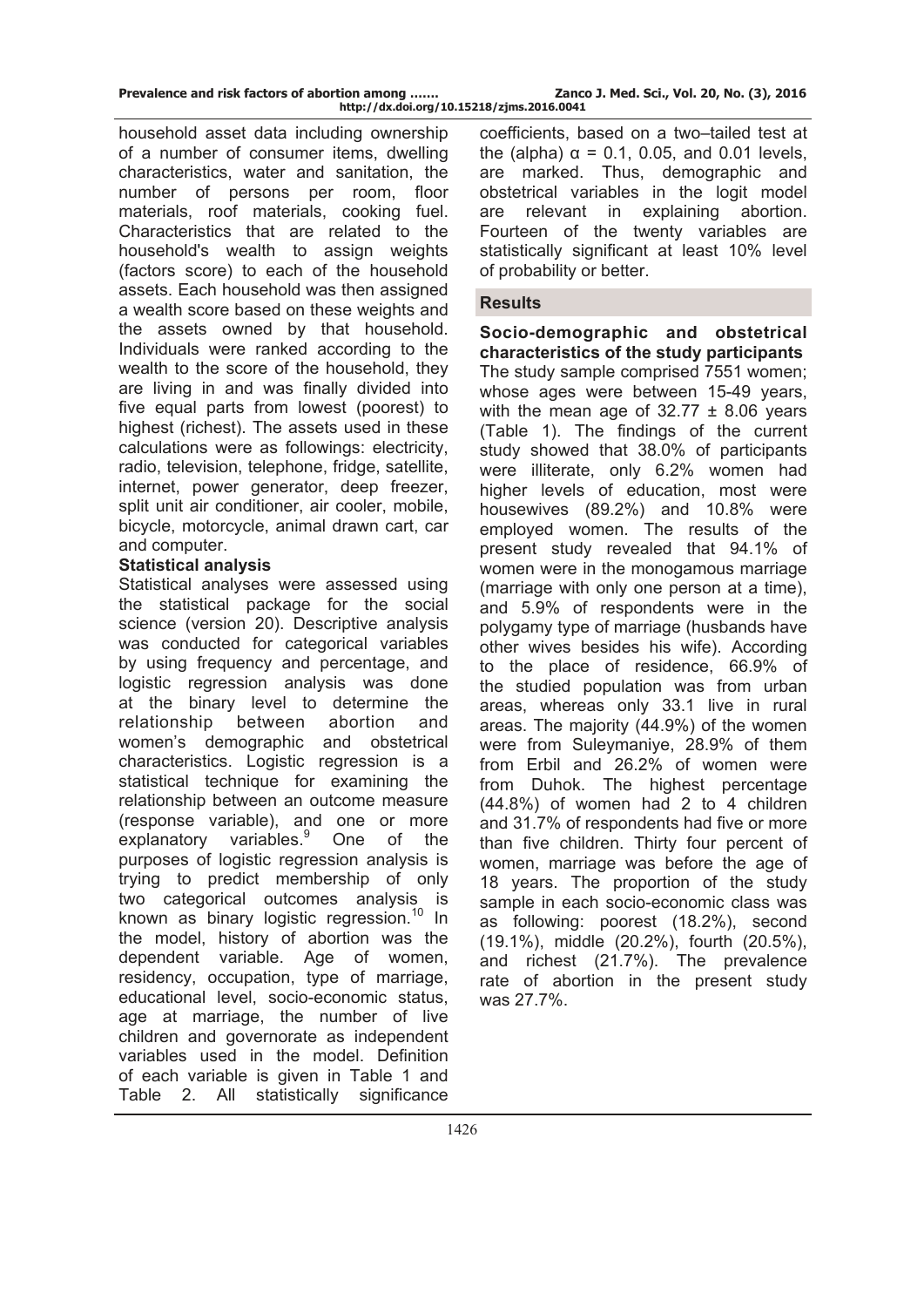**Prevalence and risk factors of abortion among ……. Zanco J. Med. Sci., Vol. 20, No. (3), 2016 http://dx.doi.org/10.15218/zjms.2016.0041**

**Variables No. % Age of women**  $≤20$  5.4 21-25 1194 15.8 26-30 1633 21.6 31-35 1461 19.3 >35 2857 37.8  $\sqrt{X} \pm SD$  : 32.8±8.06) **Residency** Urban 66.9 Rural 2501 33.1 **Occupation** Employed 812 10.8 Unemployed 6739 89.2 **Type of marriage** Polygamy **Polygamy** 445 5.9<br>Monogamy **106** 94.1 Monogamy **Level of Education** Illiterate 2881 38.2 Primary and Secondary 1980 1991 1992 4202 55.6 Higher Education **468** 6.2 **Socio-economic status** Poorest 2012 1379 18.2 Second 1449 19.1

**Table 1:** Number and percentage distribution of respondents by selected demographic characteristics.

|                 |  |  |  | <b>Table 2:</b> number and percentage distribution of respondents by selected obstetrical |  |  |
|-----------------|--|--|--|-------------------------------------------------------------------------------------------|--|--|
| characteristics |  |  |  |                                                                                           |  |  |

Richest 21.7

**Governorate**

Middle 20.2 Fourth 1554 20.5

Erbil 2184 28.9 Duhok 1976 26.2 Suleymaniye 3391 44.9

| <b>Variables</b>           | No.        | $\frac{0}{0}$ |      |
|----------------------------|------------|---------------|------|
| <b>History of abortion</b> | Yes        | 2094          | 27.7 |
|                            | No         | 5457          | 72.3 |
| Number of live children    | $0 - 1$    | 1773          | 23.5 |
|                            | $2 - 4$    | 3384          | 44.8 |
|                            | 5 and more | 2394          | 31.7 |
| Age at marriage            | < 18       | 2566          | 34.0 |
|                            | 18-24      | 3831          | 50.7 |
|                            | $25 - 31$  | 986           | 13.1 |
|                            | > 31       | 168           | 2.2  |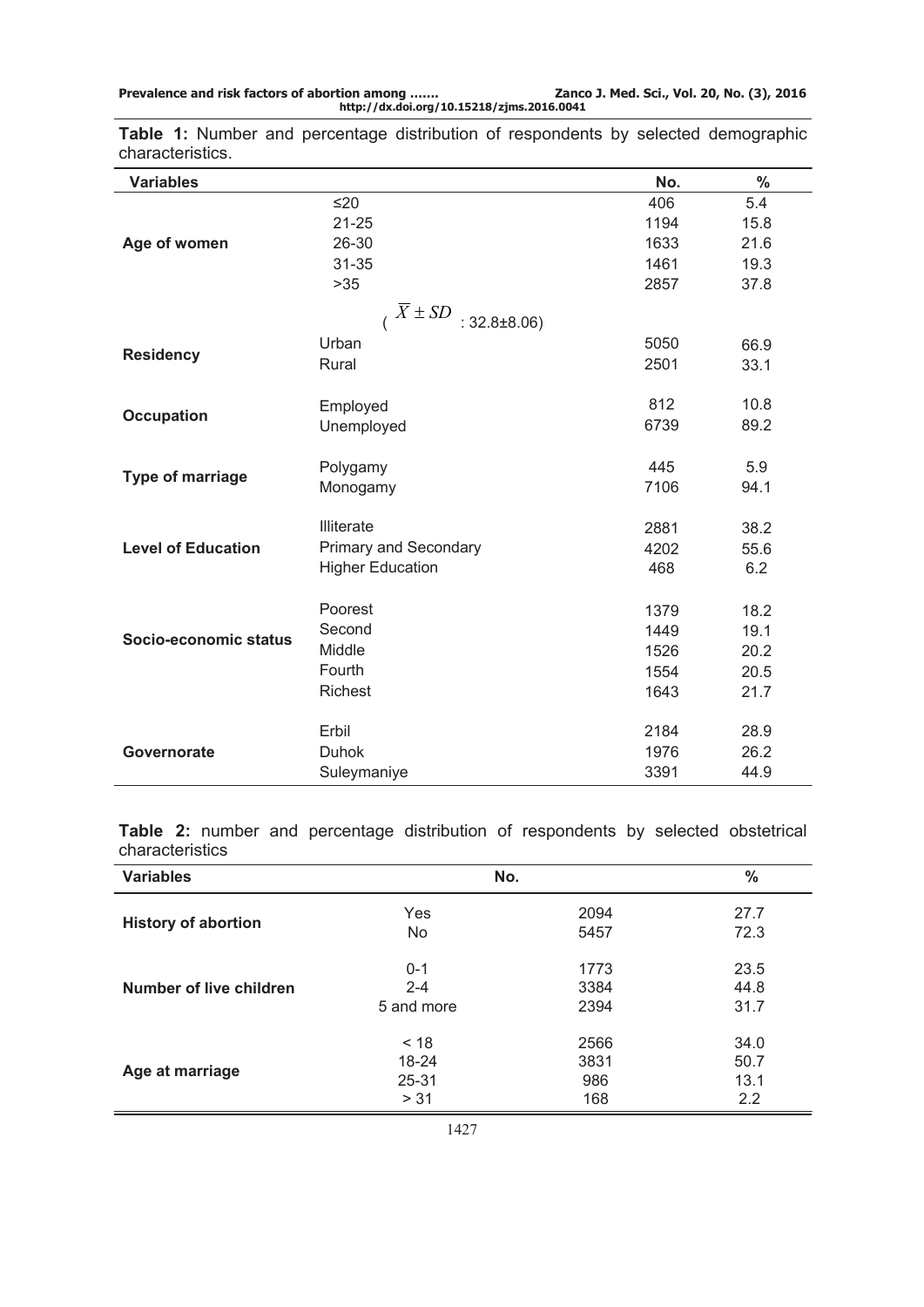| Prevalence and risk factors of abortion among | Zanco J. Med. Sci., Vol. 20, No. (3), 2016 |
|-----------------------------------------------|--------------------------------------------|
| http://dx.doi.org/10.15218/zjms.2016.0041     |                                            |

Results for binary logit model for the experience of abortion are given in Table 3. According to chi-square value (419.036) the model is statistically significant, since *P* <0.01. So we conclude that there is a highly significant relationship between dependent variable and independent variables. In addition, the model predicted 72.3% of the observation correctly. According to the results of logistic regression analysis, age of women, higher level of education, socio-economic status (excluding middle level), age at marriage, number of live children and governorate (Duhok), have shown to be the significant factors on abortion, while there are no statistically significant relationship between the dependent variable and some independent variables such as residence, occupation, type of marriage, lower level of education and governorate (Suleymaniye). The results of logistic regression revealed that the age of women and abortion were strongly related. Whatever age of women increased the likelihood of abortion is increased. The result has indicated that women of the age group 21-25 were 1.655 times more likely to had abortion relative to the women at age 20 years old and below. While the women who were at the age 31-35 years were 3.6839 times more likely to have an abortion than reference group, and women at age 36 years and above had a significantly higher odds ratio of 4.826 times to had an abortion compared to the youngest age group. The analysis indicated that women from Duhok were 1.52 times more likely to have an abortion, related to women from Erbil, while Suleymaniye governorate has not shown a significant association with abortion; however, the women from Suleymaniye were 0.9634 times less likely to have an abortion, compared with the reference group. Finding has shown that the predictor number of live children has a positive relationship with experience abortion, this means, women who have more children are more likely to have an abortion (OR = 1.0224). Regarding education, the negative

relationship was present between the higher level of education and experience abortion, women who had attended higher level of education were less likely to have abortion compare to illiterate women (OR = 0.7397). The analysis also suggested that there was a negative relation between socio-economic status and abortion; women of second, fourth, and richest socio -economic status, significantly less likely to had an abortion (OR =  $0.8557$ , OR =  $0.8389$ , OR =  $0.7915$  respectively), compared with women in the poorest socio -economic class. It was also found a negative relationship between age at marriage and abortion; women who were married after the age of 18 years were less likely to experience abortion compared with those who their marriage is at the age 18 years below. In other words, whatever age at marriage increased the likelihood of abortion is decreased.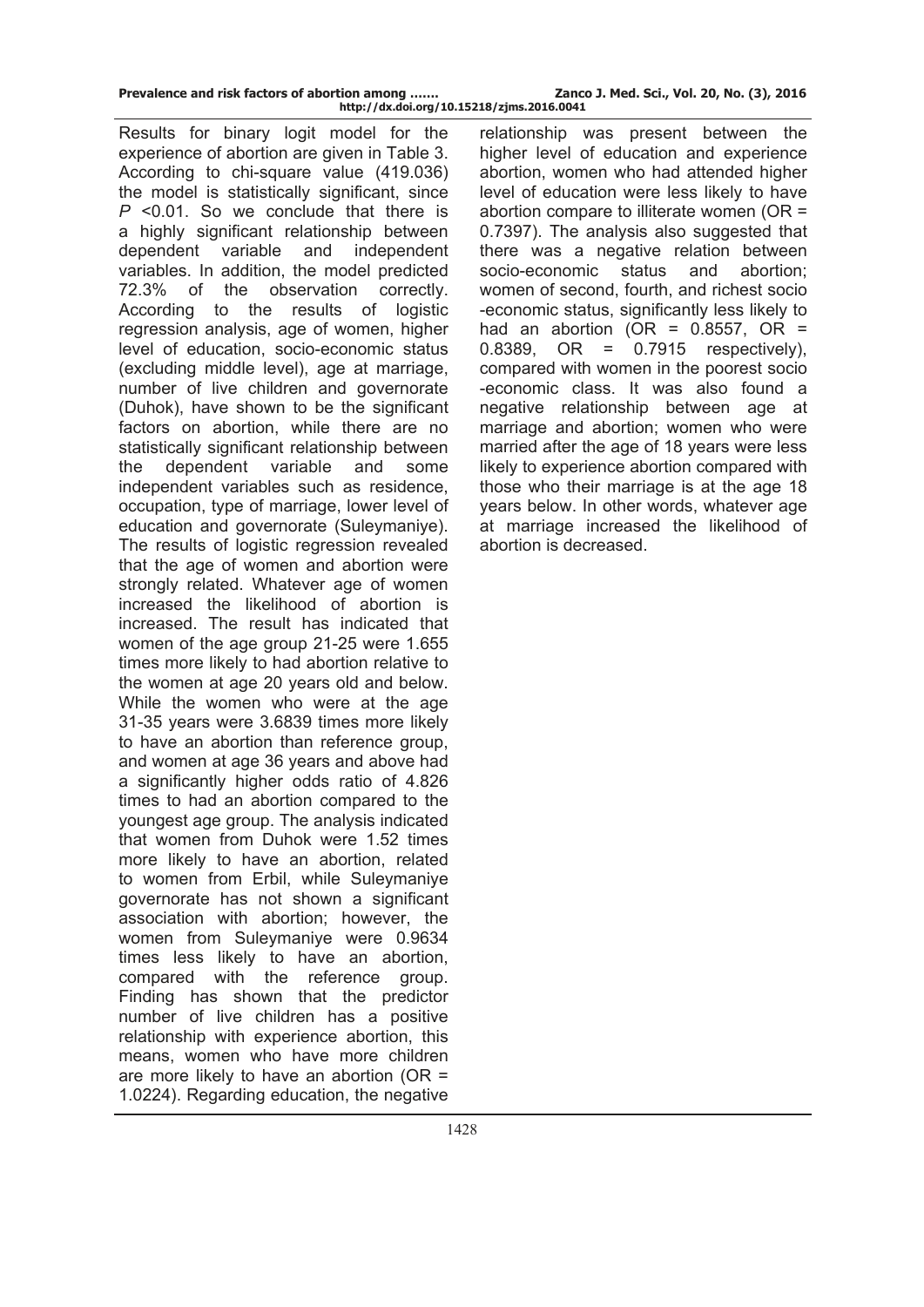| Prevalence and risk factors of abortion among | Zanco. |
|-----------------------------------------------|--------|
| http://dx.doi.org/10.15218/zjms.2016.0041     |        |

**Table 3:** Results of binary logit model for prevalence of abortion and selected explanatory variables.

| <b>Variables</b>                                                                                                                                                | <b>Coefficient</b>                                     | P value                                | <b>OR</b>                            |
|-----------------------------------------------------------------------------------------------------------------------------------------------------------------|--------------------------------------------------------|----------------------------------------|--------------------------------------|
| <b>Residency</b><br>(1: Urban; 0: Rural)                                                                                                                        | $-0.0764$                                              | 0.1841                                 | 0.9264                               |
| Age of women<br>$(1: 520; 0: others)$ (Ref)<br>$(1: 21-25; 0: others)$<br>$(1: 26-30; 0: others)$<br>$(1:31-35; 0: others)$<br>$(1: \ge 36; 0: others)$         | 0.5037<br>1.0122<br>1.3040<br>1.5741                   | 0.005<br>< 0.001<br>< 0.001<br>< 0.001 | 1.6549<br>2.7517<br>3.6839<br>4.8262 |
| <b>Occupation of women</b><br>(1: Employed; 0: unemployed)                                                                                                      | 0.0685                                                 | 0.5361                                 | 1.0709                               |
| <b>Type of marriage</b><br>(1: polygamy; 0: monogamy)                                                                                                           | 0.0827                                                 | 0.4516                                 | 1.0862                               |
| <b>Education of women</b><br>(1: Illiterate; 0: others) (Ref)<br>(1: finished primary, secondary school; 0:<br>others)<br>(1: Higher education; 0: others)      | 0.0084<br>$-0.3016$                                    | 0.8830<br>0.0625                       | 1.0084<br>0.7397                     |
| Socio-economic status<br>(1: Poorest; 0: others) (Ref)<br>(1: Second; 0: others)<br>(1: Middle; 0: others)<br>(1: Fourth; 0: others)<br>(1: Richest; 0: others) | $-0.1558$<br>$-0.0607$<br>$-0.1757$ **<br>$-0.2338$ ** | 0.027<br>0.419<br>0.050<br>0.026       | 0.8557<br>0.9411<br>0.8389<br>0.7915 |
| Age at marriage<br>(1: 18)<br>0: others) (Ref)<br>$(1: 18-24; 0: others)$<br>$(1: 25-31; 0: others)$<br>(1: >31; 0: others)                                     | $-0.1738$<br>$-0.5426$<br>$-0.3233$                    | 0.005<br>< 0.001<br>0.097              | 0.8405<br>0.5812<br>0.7237           |
| Governorate<br>(1:Erbil;<br>$0:$ others) (Ref)<br>(1:Duhok;<br>0: others)<br>(1:Suleymaniye; 0: others)                                                         | 0.4187'''<br>$-0.0373$                                 | < 0.001<br>0.569                       | 1.5200<br>0.9634                     |
| <b>Number of live children</b>                                                                                                                                  | 0.0221                                                 | 0.100                                  | 1.0224                               |
| <b>Constant</b>                                                                                                                                                 | $-2.2570$ ***                                          | < 0.001                                | 0.1047                               |

\*, \*\* and \*\*\* indicate statistical significance at the 0.1, 0.05 and 0.01 levels, respectively.

Predicted correct percentage: 72.3%; Chi-Square = 419.036; P-value: 0.000; Log likelihood: 8497.17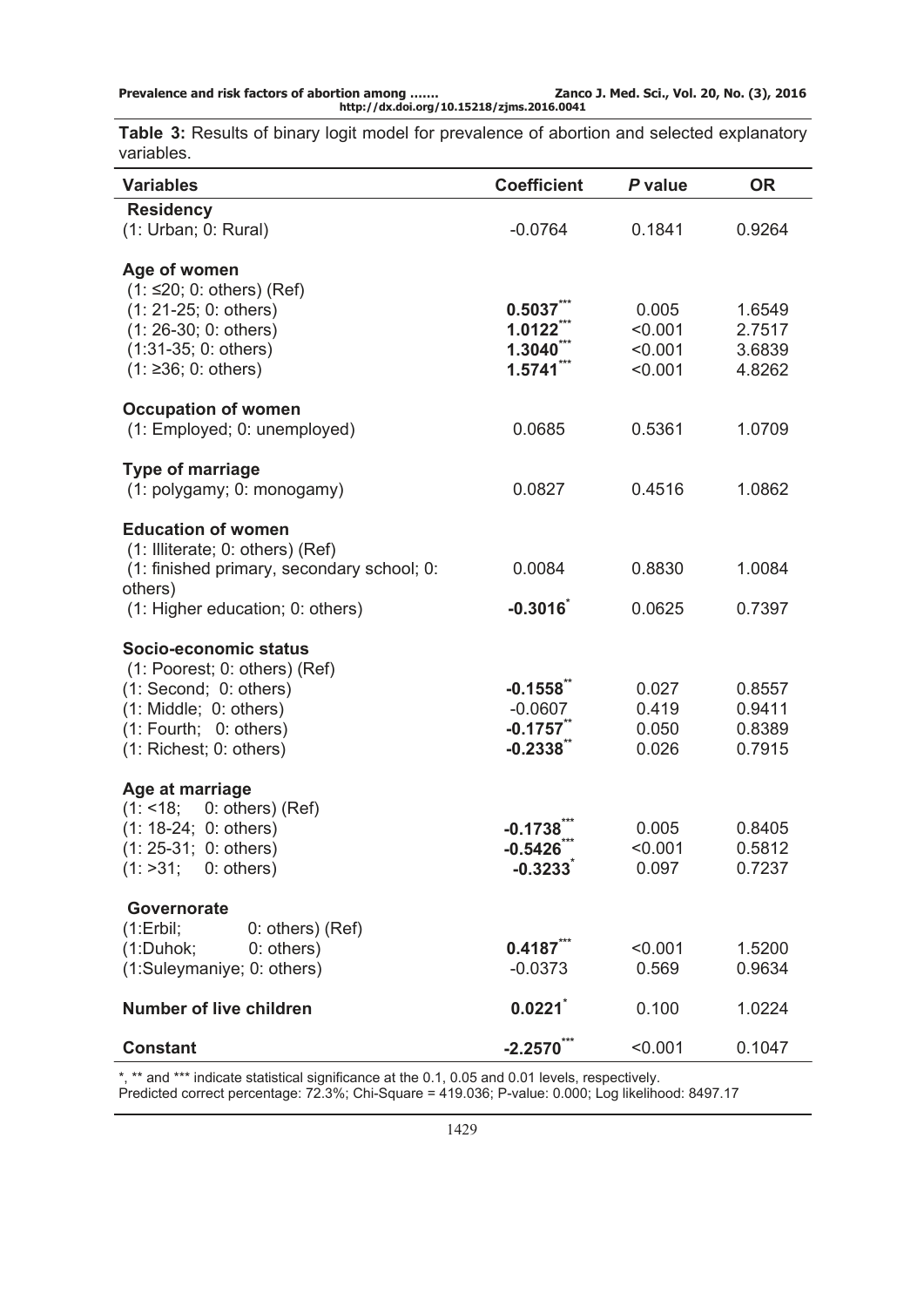| Prevalence and risk factors of abortion among |  |  |  |                       |
|-----------------------------------------------|--|--|--|-----------------------|
|                                               |  |  |  | http://dv/doi.org/101 |

### **Discussion**

The current study revealed a high prevalence of abortion among women in Kurdistan Region, which is 27.7%. This result was almost similar to findings of Iraq multiple indicator survey  $(2006)^{11}$  reported that the total prevalence of abortion in currently Iraqi married women was 30%, and prevalence of abortion were higher in Kurdistan Region (31%) than the rest of the Iraq (29%). However, the result of the current study is in contrast with findings of the following studies. A study was done in Iran by Ranjbar et al.  $12$  to determine fertility behavior of Iranian women, who reported, the rate of abortion was 11.2%. According to the demographic and health survey in Turkey, the rate of abortion among ever married women were 21%.<sup>13</sup> Jones and Jerman $14$  conducted a study to determine abortion incidence and service availability in the United States indicated that the abortion ratio was 21% among women aged 15-44 in 2011. Moreover, the rate of abortion in Russia was found to be 38.5% in 2011.<sup>15</sup> Findings from logistic regression showed that there was a statistically significant relationship between abortion and age of women, high level of education, socio-economic status, age at marriage, the number of live children, and governorate. The study conducted by Bozkurt<sup>2</sup> in Turkey has found almost similar results. Based on the statistically significant coefficient, the age of the women is an important determinant for abortion likelihood, and the effect is positive as expected, this finding indicates that experience abortion increases as the age of women increases. These results supported by multiple indicator cluster survey 2006 Iraq<sup>11</sup> that reported abortion percentage increased by age; the similar study also has shown that the older mothers were more likely to have an abortion.2,16 Contrasted with these results, a study conducted by Pourreza and Batebi $17$  who studied psychological consequences of abortion among the post abortion care seeking women in Tehran

reported that younger women were more likely to have an abortion. Regarding governorate, women who lived in Duhok governorate were more likely to have an abortion than those in Erbil governorate. Regarding number of live children; the result indicated that the number of live children had statistically significant positive relationship with abortion, Similar results have been observed in the following studies: study that done by Westoff<sup>18</sup> to investigate recent trends in abortion and contraception in 12 countries of central Asia and eastern Europe, which reported abortion rate increased as the number of live children increased. And in the study that conducted in Saudi Arabia by Al-Nuaim et al. $19$  to examine the demographic and fertility factors that may predispose to spontaneous abortion in women with prior abortion, they found a statistically significant relationship between parity and abortion. This result was in contrast with the finding of a study done in Iran by Mailessi et al. $^{20}$  which reported that there was no statistically significant association between abortion and number of children. In the current study, a negative relation between abortion and a higher level of education has been observed. The relationship of abortion to a higher level of education is a negative association that means more educated women appear less likely to experience abortion. More educated women have better social and economic level and more access to health care, these factors can express the negative association between education level and abortion. Therefore, extending the education programs about abortion and disadvantages and side-effects of abortion, especially for the housewife and illiterate women is necessary. The relation between abortion and education level varies widely across countries. A study conducted by Erfani<sup>21</sup> found a positive relationship between abortion and education level. Another study was carried out by Westoff<sup>18</sup> to investigate recent trends in abortion and contraception in 12 countries of central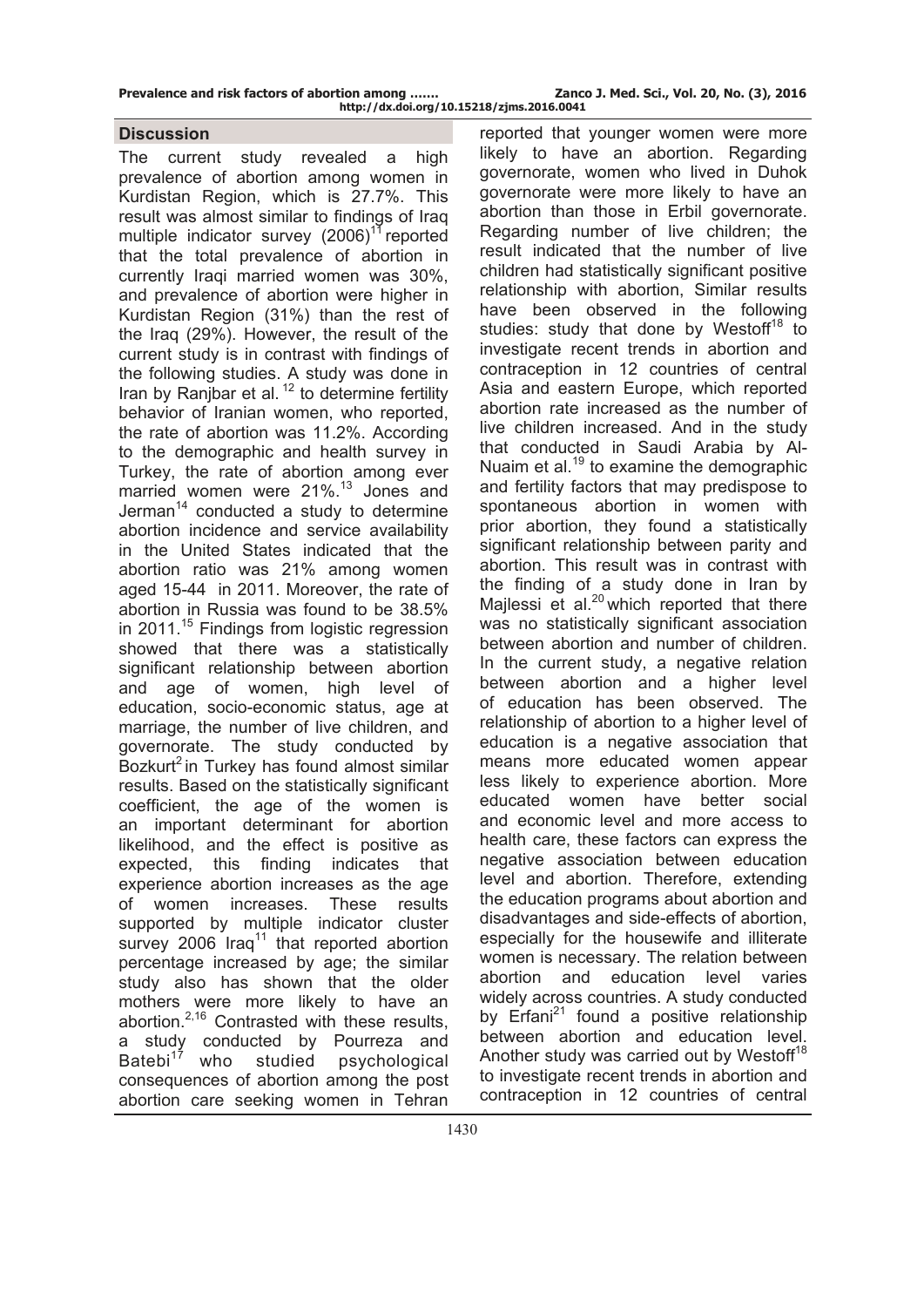| Prevalence and risk factors of abortion among |  |  |                            |
|-----------------------------------------------|--|--|----------------------------|
|                                               |  |  | http://dx.doi.org/10.15218 |

Asia and Eastern Europe. He reported there was a positive relationship between abortion and education in Rumania, Armenia, Azerbaijan, Turkmenistan, and Uzbekistan while in other central Asian and Eastern European countries, less educated women were more likely to have an abortion. Socio-economic status, the primary economic factor, has a statistically significant negative relationship with abortion means abortion experience in poor families is greater than other families. This result was in contrast with findings of a study conducted by  $Erfani^{21}$  who reported the abortion rate was elevated among women who had high levels of income. Regarding marriage age, it is known as a strong obstetrical characteristic with important implications for mothers' health and their children  $17$ . In this case, the odds ratio was less than one; it means that there was statistically negative relation between age at marriage and abortion and found that abortion has been increased as age at marriage decrease among the women. This result was in line with the result of a study conducted by Pourreza and Batebi $17$  who studied 278 women of reproductive age (15 -49 years) to detecting types and frequent psychological side effects of abortion among post abortion care seeking women in Tehran and reported that 50% of the abortion belonged to those women who married at their 20s' or under 20 years of age. The current study found no statistically significant relationship between abortion and places of residence, occupations, type of marriage. However, residency did not have a statistically important effect on abortion; it means that there is no significance difference between the women who were living in the rural or urban areas. This result supported by multiple indicator cluster survey 2006 Iraq<sup>11</sup>, that reported abortion percentages did not vary by area of residence. Occupation of women has a positive association with experience abortion; it means that the rate of abortion in the current study is higher in unemployed women than employed

women, which is statistically meaningless. This result was similar to the results of the study conducted in Turkey by Bozkurt et al.<sup>2</sup> They found that the percentage of women who had at least one abortion was higher for unemployed women. Erfani<sup>21</sup> reported the proportion of abortion was higher among employed women than unemployed women in Iran. In this study, the finding shows that unemployed women are more likely to have an abortion, which may be due to lower levels of women's education, which mentioned above.

## **Conclusion**

The prevalence of abortion was 27.7%. Age, a higher level of education, socio-economic status, age at marriage, the number of live children, and Governorate had a significant relationship with abortion. Unemployed women, women who had lower levels of socio-economic class and education, also older women, women who had more children, and married at the lower ages, were more likely to had an abortion. The results of the present study could help policy makers to develop necessary strategies to prevent abortion, by improving women's level of education and their socioeconomic status.

## **Conflicts of interest**

The authors report no conflicts of interest.

### **References**

- 1. Pillitteri A. Maternal and Child Health Nursing: Care of the Childbearing and Childbearing Family. 5th ed. Buffalo, New York: Lippincott Williams & Wilkins; 2007. P. 215-405.
- 2. Bozkurt IA, Özcirpici B, Ozgur S, Shahinoz S, Shahinoz T, Saka G, et al. Induced abortion and affecting factors of ever married women in the Southeast Anatolian Project Region, Turkey: a cross sectional study. BMC Public Health 2004; 4(1):65.
- 3. Cunningham FG, Leveno KJ, BloomSL, Hauth JC, Gilstrap L, Wenstrom K.Williams OBSTETRICS. 23rd ed. USA: McGraw-Hill Companies; 2010. P. 215-16.